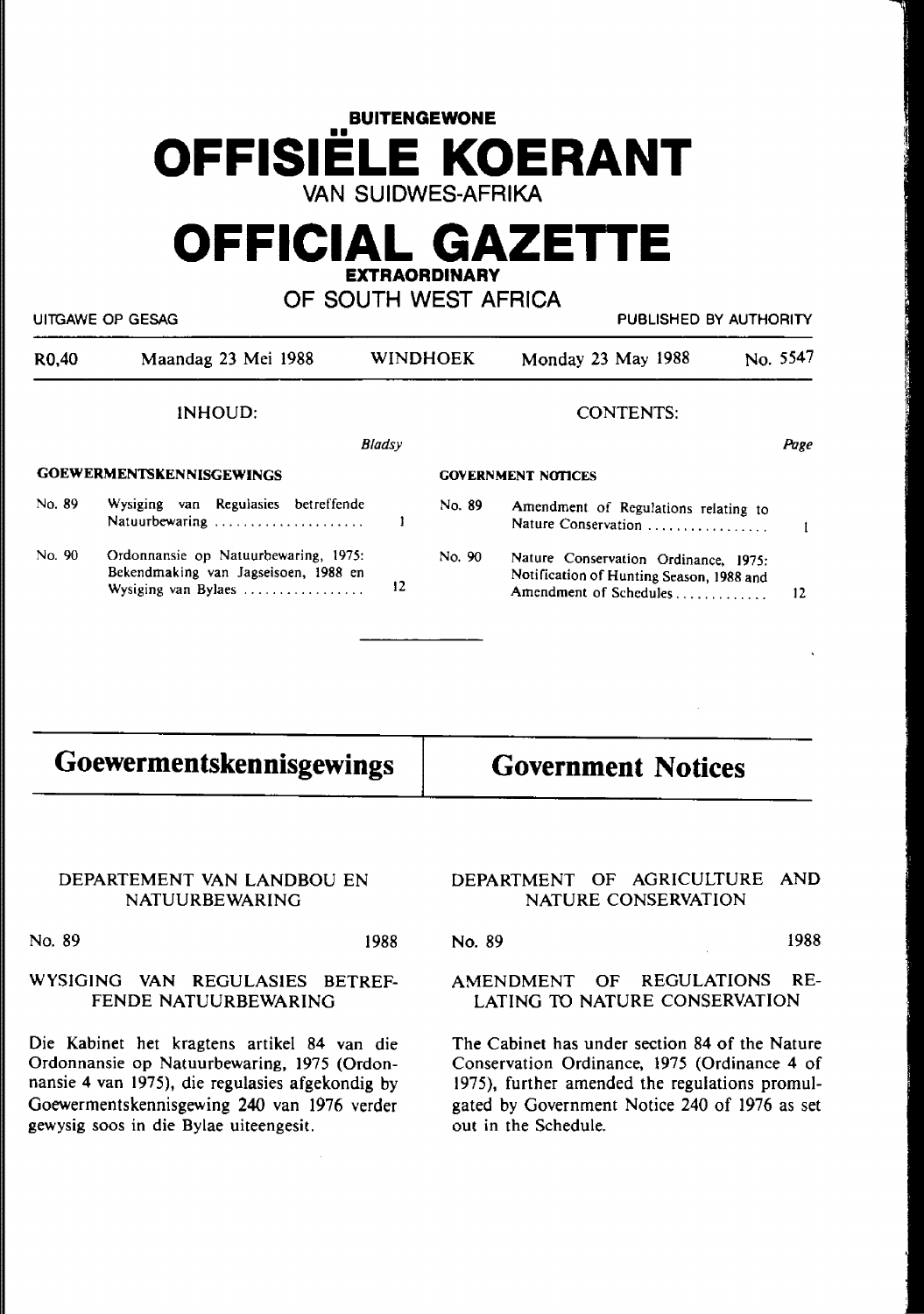1. Die woordbepalings word hierby gewysig  $\swarrow$  1. The definitions are hereby amended by the gende omskrywing in te voeg:

" 'meesterjaggids' iemand wat ingevolge hierdie regulasies as meesterjaggids geregistreer is;".

- 2. Regulasie 60 word hierby gewysig deur die bedrag "50 sent" deur die bedrag "R2,00" te vervang.
- 3. Regulasie 101 word hierby gewysig deur die volgende paragraaf by te voeg:

"(d) registrasie van meesterjaggidse R50,00 per meesterjaggids.".

- 4. Regulasie 104 word hierby gewysig deur die voorbehoudsbepalings by subregulasie (2) te skrap.
- *5.* Regulasie 106 word hierby gewysig
	- (a) deur in subregulasie (2) die woord "Administrateur-generaal" deur die woord "Direkteur" te vervang; en
	- (b) deur die volgende subregulasie by te voeg:

"(3) Sodanige advertensie, brosjure of pamflet moet al die dienste wat deur die adverteerder aangebied word, uiteensit.".

- 6. Regulasie 107 word hierby gewysig
	- (a) deur subregulasie (l) deur die volgende subregulasie te vervang:

"(l) Enige manlike persoon wat permanent in die Gebied woonagtig is en wat -

- (a) die eienaar is van 'n safarionderneming of gasteplaas; of
- (b) in die voltydse diens is van 'n safarionderneming of gasteplaas en -

#### **BYLAE** SCHEDULE

deur na die omskrywing van "kano" die vol-<br>
gende omskrywing in te voeg:<br>
the following definition:

" 'master hunting guide' means any person who has been registered as a master hunting guide in terms of these regulations;".

- 2. Regulation 60 is hereby amended by the substitution for the~amount "50 cents" of the amount <<<br/>R2,00" *i*
- 3. Regulation 101 is hereby amended by the addition of the following paragraph:
	- "(d) registration of master hunting guides R50,00 per master hunting guide.".
- 4. Regulation 104 is hereby amended by the deletion of the provisos to subregulation (2).
- *5.* Regulation 106 is hereby amended
	- (a) by the substitution in subregulation (2) for the words "Administrator General" of the word "Director"; and
	- (b) by the addition of the following subregulation:

"(3) Such an advertisement, brochure or pamphlet shall state all the services offered by the advertiser.".

- 6. Regulation 107 is hereby amended
	- (a) by the substitution for subregulation (I) of the following subregulation:

"(1) Any male person who is permanently resident in the Territory and who -

- (a) is the owner of a safari undertaking or guest farm; or
- (b) is in the full-time employment of a safari undertaking or guest farm and -

*J*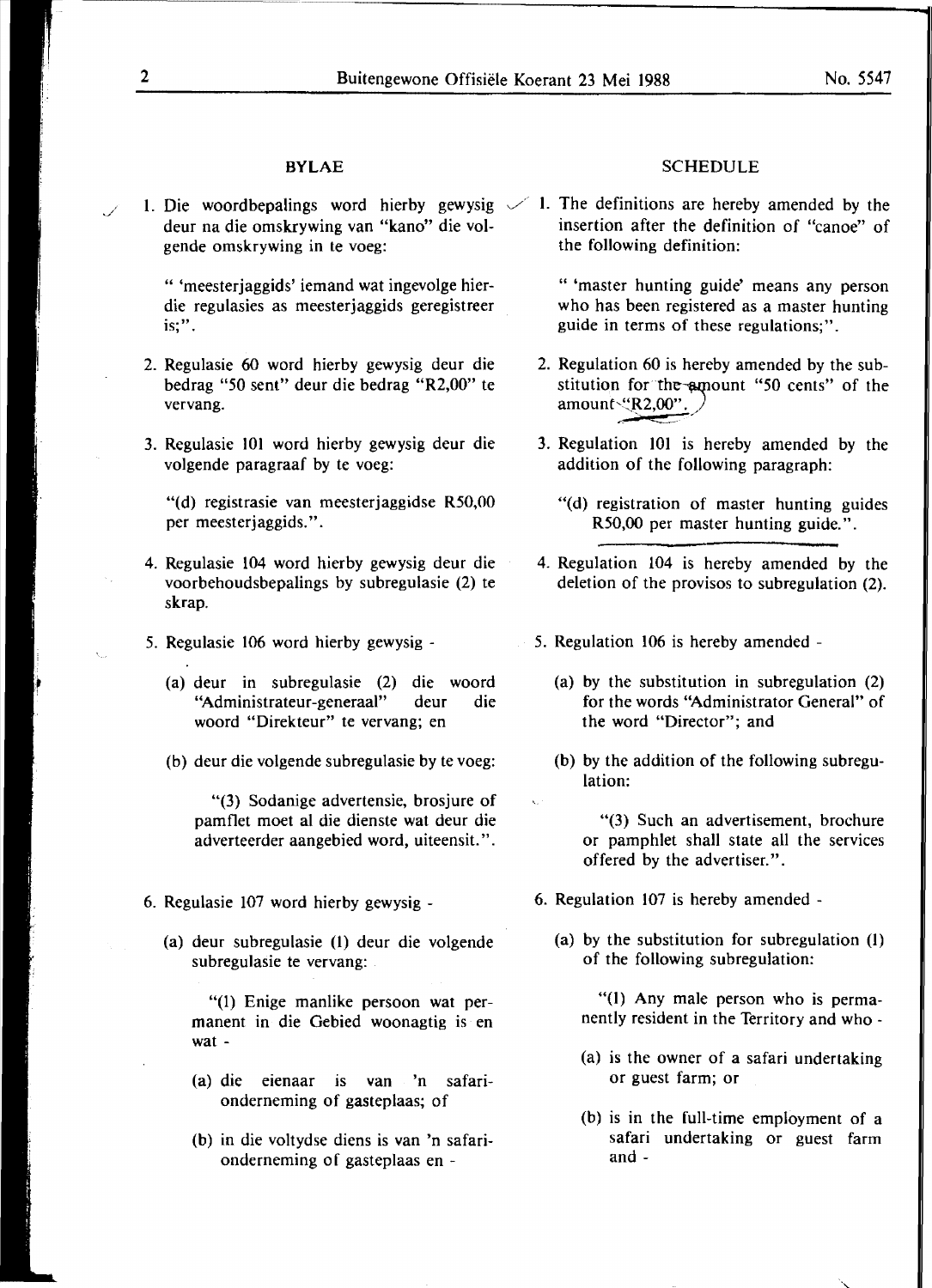- (i) ingevolge regulasie 114(2) minstens twee jaar praktiese opleiding as 'n leerlingjagter voltooi het; of
- (ii) vir 'n tydperk van minstens twee jaar as meesterjaggids geregistreer is en minstens twaalf jagtogte in daardie hoedanigheid gelei het,

kan by die Kabinet aansoek doen om as beroepsjagter geregistreer te word.";

- (b) deur paragraaf (p) van subregulasie (2) deur die volgende paragraaf te vervang:
	- "(p) vermoë om trofeë volgens die Suidwes-Afrikaanse formule vir die meting van trofee en die Safari Club International- en Roland Wardstandaarde te meet;";
- (c) deur in subregulasie (2) die volgende paragraaf by te voeg:
	- "(r) kennis met betrekking tot die jag van olifante, buffels, leeus en luiperds,";
	- (d) dcur paragraaf (c) van die voorbehoudsbepaling by subregulasie (3) deur die volgende paragraaf te vervang:
		- "(c) nie meer as drie beroepsjagters ten opsigte van enige gasteplaas geregistreer word nie.";
	- (e) deur paragraaf (d) van die voorbehoudsbepaling by subregulasie (3) te skrap;
	- (f) deur subregulasie (6) te skrap;
- (g) deur paragraaf (a) van subregulasie (8) deur die volgende paragraaf te vervang:
	- "(a) Behoudens die bepalings van paragraaf (c), mag geen beroepsjagter wat uit die diens van 'n safari-

*I* 

- (i) has in terms of regulation 114(2) completed at least two years practical training as a trainee hunter; or
- (ii) has been registered as a master hunting guide for a period of at least two years and has led at least twelve hunting expeditions in that capacity,

may apply to the Cabinet to be registered as a professional hunter.";

- (b) by the substitution for paragraph (p) of subregulation (2) of the following paragraph:
	- "(p) ability to measure trophies according to the South West African formula for the measurement of trophies and the Safari Club International and Roland Ward standards;";
- (c) by the addition to subregulation (2) of the following paragraph:
	- "(r) knowledge in relation to the hunting of elephant, buffalo, lion and leopard,";
- (d) by the substitution for paragraph (c) of the proviso to subregulation (3) of the following paragraph:
	- "(c) not more than three professional hunters shall be registered in respect of any guest farm.";
- (e) by the deletion of paragraph (d) of the proviso to subregulation (3);
- (f) by the deletion of subregulation  $(6)$ ;
- (g) by the substitution for paragraph (a) of subregulation (8) of the following paragraph:
	- "(a) Subject to the provisions of paragraph (c), no professional hunter who has resigned or has been dis-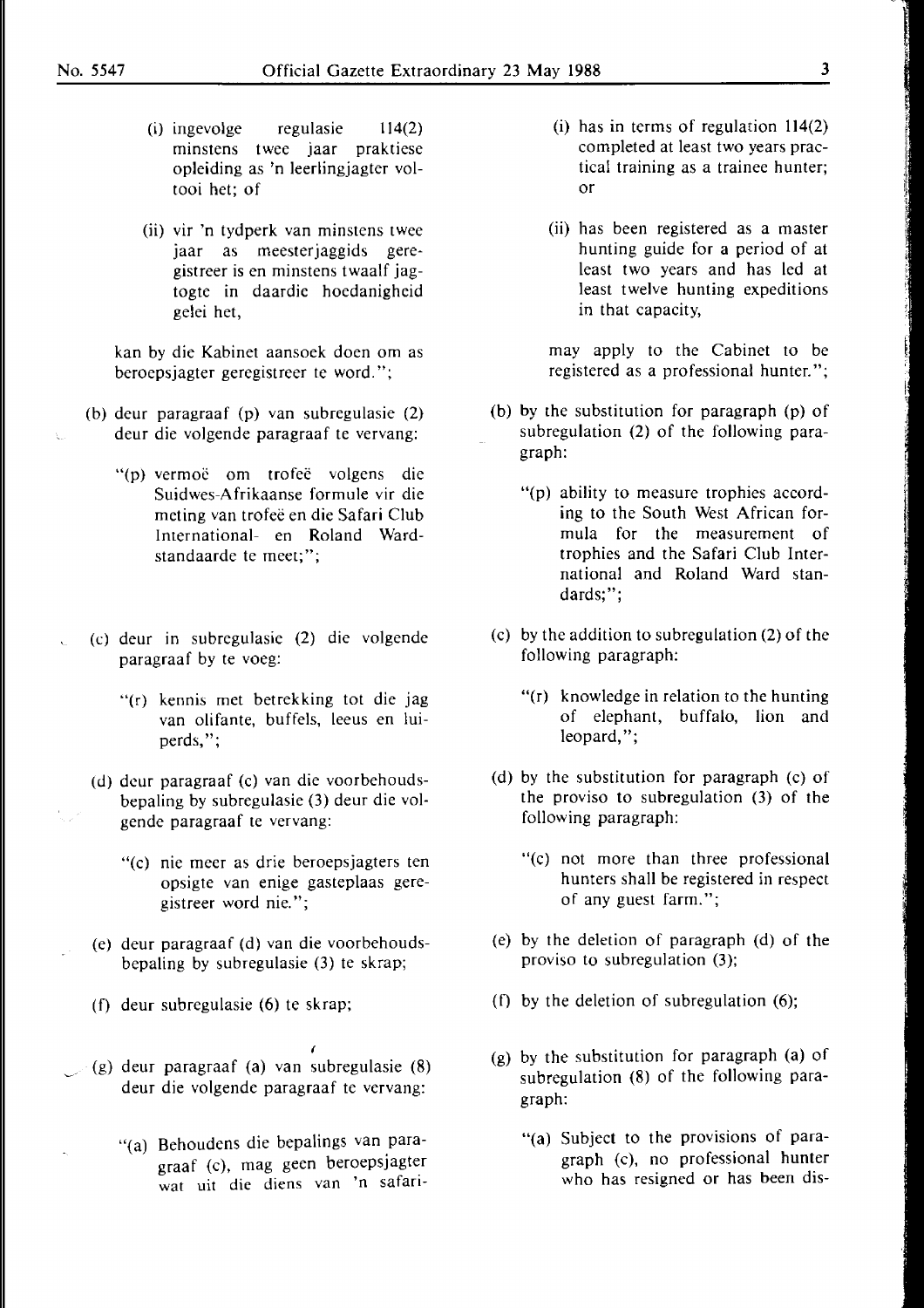onderneming of gasteplaas bedank het of ontslaan is, enige van sy funksies as beroepsjagter uitoefen nie alvorens hy weer in die voltydse diens van 'n safari-onderneming of gasteplaas getree het en skriftelik deur die Direkteur daartoe gemagtig is.";

- (h) deur paragraaf (c) van subregulasie (8) deur die volgende paragraaf te vervang:
	- "(c) Indien 'n beroepsjagter wat uit die diens van 'n safari-onderneming of gasteplaas bedank het of ontslaan is, nie binne 60 dae na sodanige bedanking of ontslag in die voltydse diens van 'n safari-onderneming of gasteplaas tree nie, verval sy registrasie as beroepsjagter,"; en
- (i) deur die volgende paragraaf by subregulasie (8) te voeg:
	- "(d) 'n Beroepsjagter kan met sy toestemming en met die skriftelike goedkeuring van die Direkteur tydelik, maar nie vir meer as drie maande per jaar nie, aan die diens van 'n ander safari-onderneming of gasteplaas as die een waar hy in diens is, afgestaan word.".
- 7. Regulasie 108 word hierby gewysig
	- (a) deur paragraaf (b) van subregulasie (I) deur die volgende paragraaf te vervang:
		- "(b) geen persoon
			- (i) onder die ouderdom van 18 jaar; of
			- (ii) wat nie permanent in die gebied woonagtig is nie,
			- as jaggids geregistreer word nie.";
- missed from the service of a safari undertaking or guest farm, shall perform any of his functions as a professional hunter before he has again taken up full-time employment with a safari undertaking or guest farm, and has been authorised thereto in writing by the Director.";
- (h) by the substitution for paragraph (c) of subregulation (8) of the following paragraph:
	- "(c) If a professional hunter who has resigned or has been dismissed from the service of a safari undertaking or guest farm, does not take up fulltime employment with a safari undertaking or guest farm within 60 days after such resignation or dismissal, his registration as professional hunter shall lapse."; and
- (i) by the addition to subregulation (8) of the following paragraph:
	- "(d) A professional hunter may, with his consent and with the written approval of the Director, be seconded temporarily, but not for more than three months per year, to the service of any other safari undertaking or guest farm than the one with which he is employed.".
- 7. Regulation 108 is hereby amended
	- (a) by the substitution for paragraph (b) of subregulation (I) of the following paragraph:

"(b) no person -

- (i) under the age of 18 years; or
- (ii) who is not permanently resident within the Territory,

shall be registered as a hunting guide.";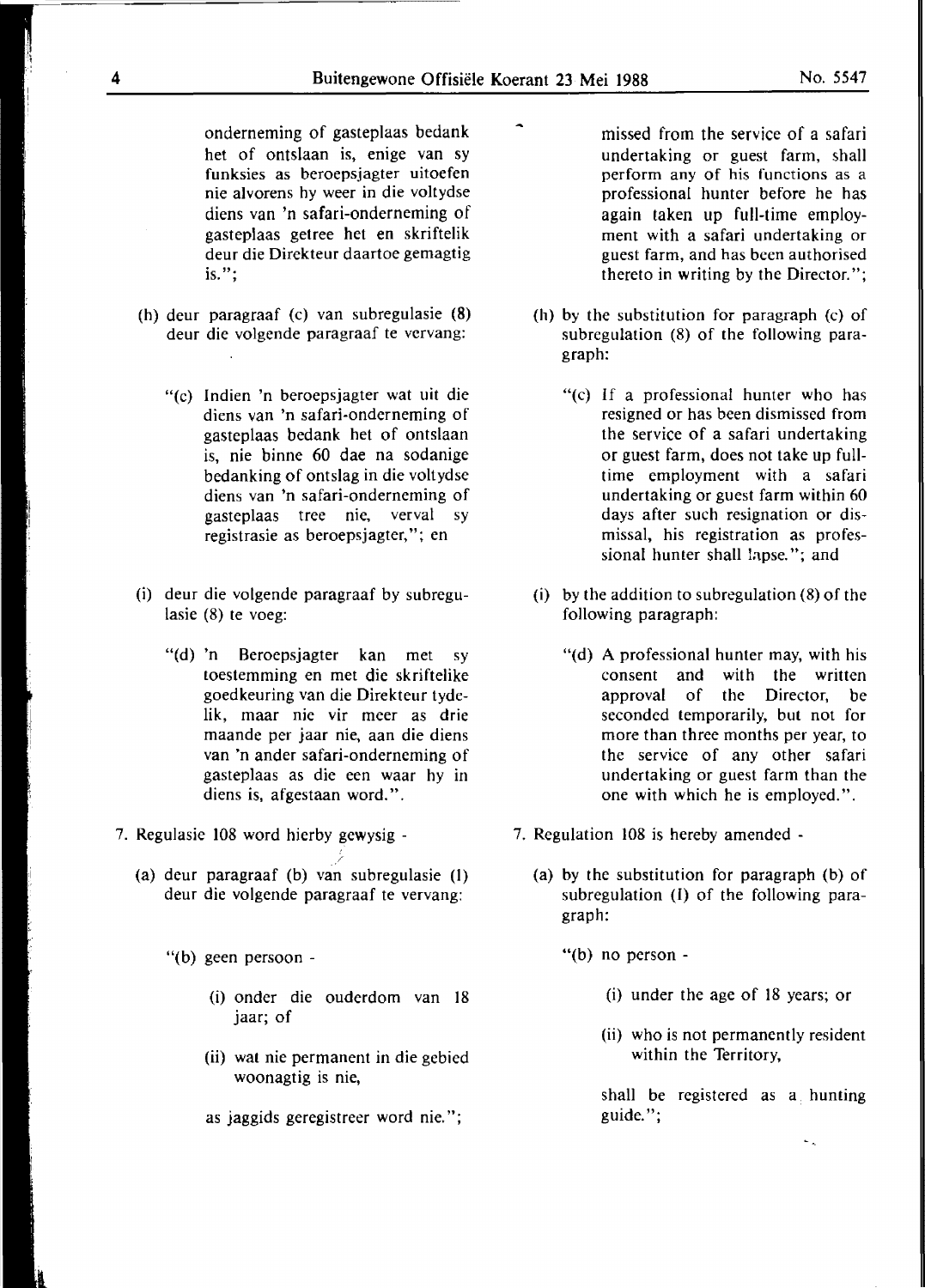- (b) deur paragraaf (I) van subregulasie (2) deur die volgende paragraaf te vervang:
	- "(l) vermoe om trofee volgens die Suidwes-Afrikaanse formule vir die meting van trofeë en die Safari Club International- en Roland Wardstandaarde te meet;";
- (c) deur paragrawe (c) en (d) van die voorbehoudsbepaling by subregulasie (3) te skrap; en
- (d) deur subregulasie (6) deur die volgende subrcgulasie te vervang:

"(6) 'n Jaggids se bevoegdhede is beperk tot die jag- of gasteplaas ten opsigte waarvan hy as jaggids geregistreer is.".

8. Die volgende regulasie word hierby in die regulasies na regulasie 108 ingevoeg:

"Registrasie van Meester jaggids

108A. (1) 'n Persoon wat vir 'n tydperk van minstens twee jaar as jaggids geregistreer is en wat minstens twaalf jagtogte in daardie hoedanigheid gelei het, kan by die Kabinet aansoek doen om as meesterjaggids geregistreer te word.

(2) Die Kabinet kan een of meer natuurbewaarders of ander persone wat hy as bevoeg beskou aanse om die aansoeker se vermoe en kennis met betrekking tot die in regulasie I 08(2) bedoelde aangeleenthede en sy algemene vaardigheid en bevoegdheid in verband daarmee te herondersoek en aan hom verslag te doen in verband daarmee.

(3) Die bepalings van subregulasies (3), (4) en (5) van regulasie 108 is *mutatis mutandis*  van toepassing met betrekking tot die registrasie van 'n persoon as meesterjaggids ingevolge subregulasie (1).

(4) 'n Meesterjaggids se bevoegdhede is beperk tot die jag- of gasteplaas ten opsigte

- (b) by the substitution for paragraph (1) of subregulation (2) of the following paragraph:
	- "(l) ability to measure trophies according to the South West African formula for the measurement of trophies, and the Safari Club International and Roland Ward standards;";
- (c) by the deletion of paragraphs (c) and (d) of the proviso to subregulation (3); and
- (d) by the substitution for subregulation (6) of the following subregulation:

"(6) The powers of a hunting guide shall be limited to the hunting or guest farm in respect of which he is registered as a hunting guide.".

8. The following regulation is hereby inserted in the regulations after regulation 108:

"Registration of Master Hunting Guide

l08A. (1) Any person who has been registered as a hunting guide for a period of at least two years and has led at least twelve hunting expeditions in that capacity, may apply to the Cabinet to be registered as a master hunting guide.

(2) The Cabinet may direct one or more nature conservators or other persons who are in its opinion competent, to re-examine the applicant's ability and knowledge in relation to the matters referred to in regulation 108(2) and his general skill and competence in connection therewith and report to it in connection therewith.

(3) The provisions of subregulations (3), (4) and (5) of regulation 108 shall apply *mutatis mutandis* in relation to the registration of a person as a master hunting guide in terms of subregulation  $(1)$ .

(4) The powers of a master hunting guide shall be limited to the hunting or guest farm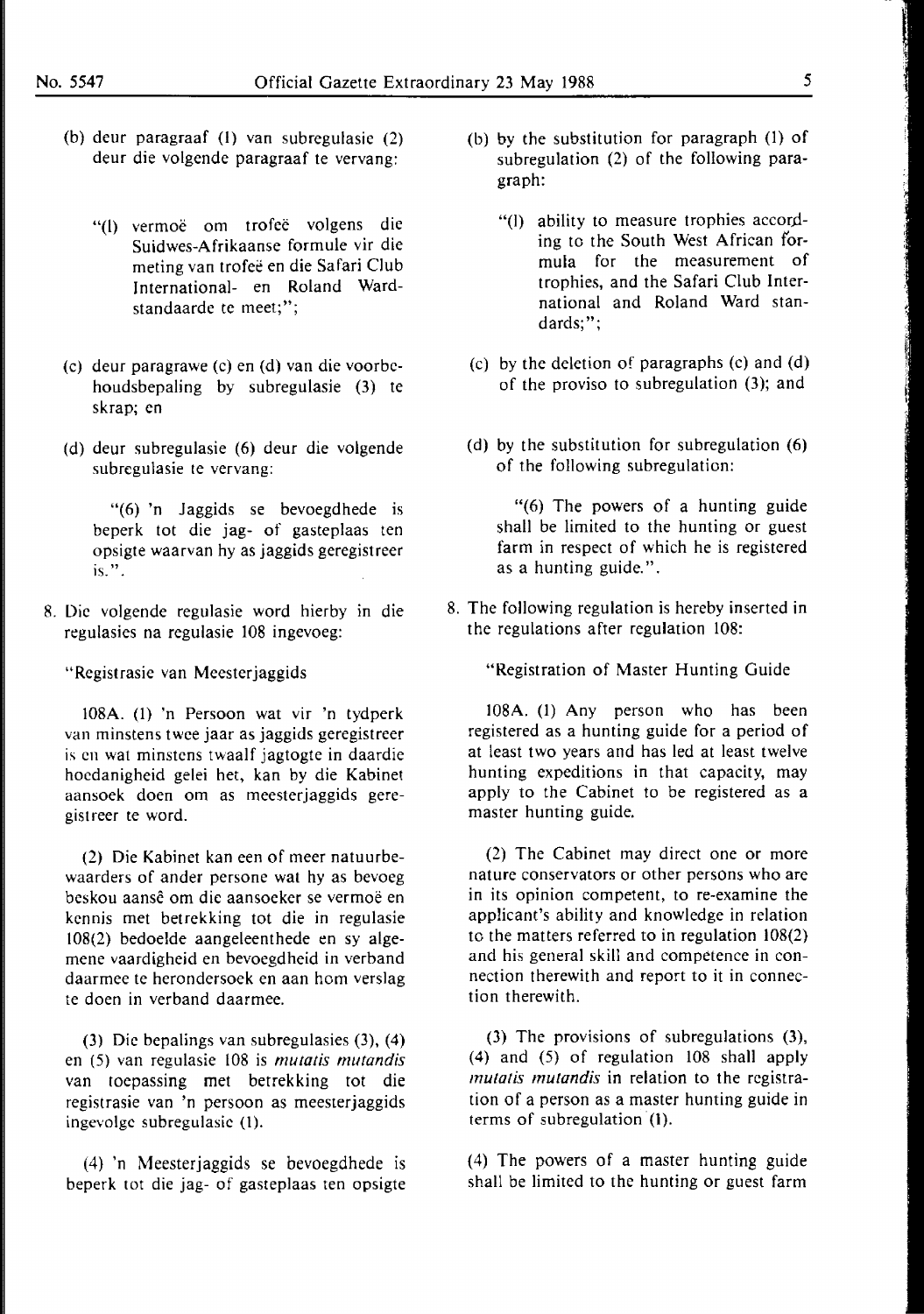waarvan hy as meesterjaggids geregistreer is en, met die skriftelike goedkeuring van die Direkteur, tot hoogstens twee ander jagplase.

9. Regulasie 109 word hierby gewysig deur die volgende subregulasie by te voeg, terwyl die bestaande regulasie subregulasie (1) word:

"(2) Geen beroepsjagter mag 'n trofeejagter tydens 'n jagtog vir die doeleindes van trofeejag in huisvesting van 'n laer standaard as dit waarvoor sy safari-onderneming of gasteplaas geregistreer is, huisves nie.".

- 10. Regulasie 110 word hierby gewysig deur na die woord "beroepsjagter", waar dit die eerste maal voorkom, en na die woord "jaggids", waar dil die tweede maal voorkom, die woord "meesterjaggids" in te voeg.
- 11. Regulasie 111 en die opskrif daarvan word hierby gewysig deur na die woord "beroepsjagter" die woord "meesterjaggids" in te voeg.
- 12. Regulasie 114 word hierby gewysig
	- (a) deur in paragraaf (b) van subregulasie (I) na die woord "beroepsjagter" die woord "meesterjaggids" in te voeg;
	- (b) deur in subregulasie (3) na die woord "beroepsjagter" die woord "meesterjaggids" in te voeg; en
	- (c) deur in subregulasie (5) na die woord "beroepsjagter", oral waar dit voorkom, die woord "meesterjaggids" in te voeg en die bedrag "R200 000,00" deur die bedrag "R500 000,00" te vervang.
- 13. Regulasie 115 word hierby gewysig
	- (a) deur subregulasie (1) deur die volgende subregulasie te vervang:

in respect of which he is registered as a master hunting guide and, with the written approval of the Director, to a maximum of two other hunting farms.".

9. Regulation 109 is hereby amended by the addition of the following subregulation, the existing regulation becoming subregulation (1):

"(2) No professional hunter shall during a hunting expedition for purposes of trophy hunting accommodate a trophy hunter in accommodation of a lower standard than that for which his safari undertaking or guest farm has been registered.".

- 10. Regulation 110 is hereby amended by the insertion after the words "professional hunter", where it occurs for the first time, and after the words "hunting guide", where it occurs for the second time, of the words "master hunding guide".
- 11. Regulation 111 and the heading thereof is hereby amended by the insertion after the words "professional hunter" of the words "master hunting guide".
- 12. Regulation 114 is hereby amended
	- (a) by the insertion in paragraph (b) of subregulation (I) after the words "professional hunter" of the words "master hunting guide";
	- (b) by the insertion in subregulation (3) after the words "professional hunter" of the words "master hunting guide"; and
	- (c) by the insertion in subregulation (5) after the words "professional hunter", wherever they occur, of the words "master hunting guide" and by the substitution for the amount "R200 000,00" of the amount "RS00 000,00".
- 13. Regulation 115 is hereby amended
	- (a) by the substitution for subregulation (]) of the following subregulation: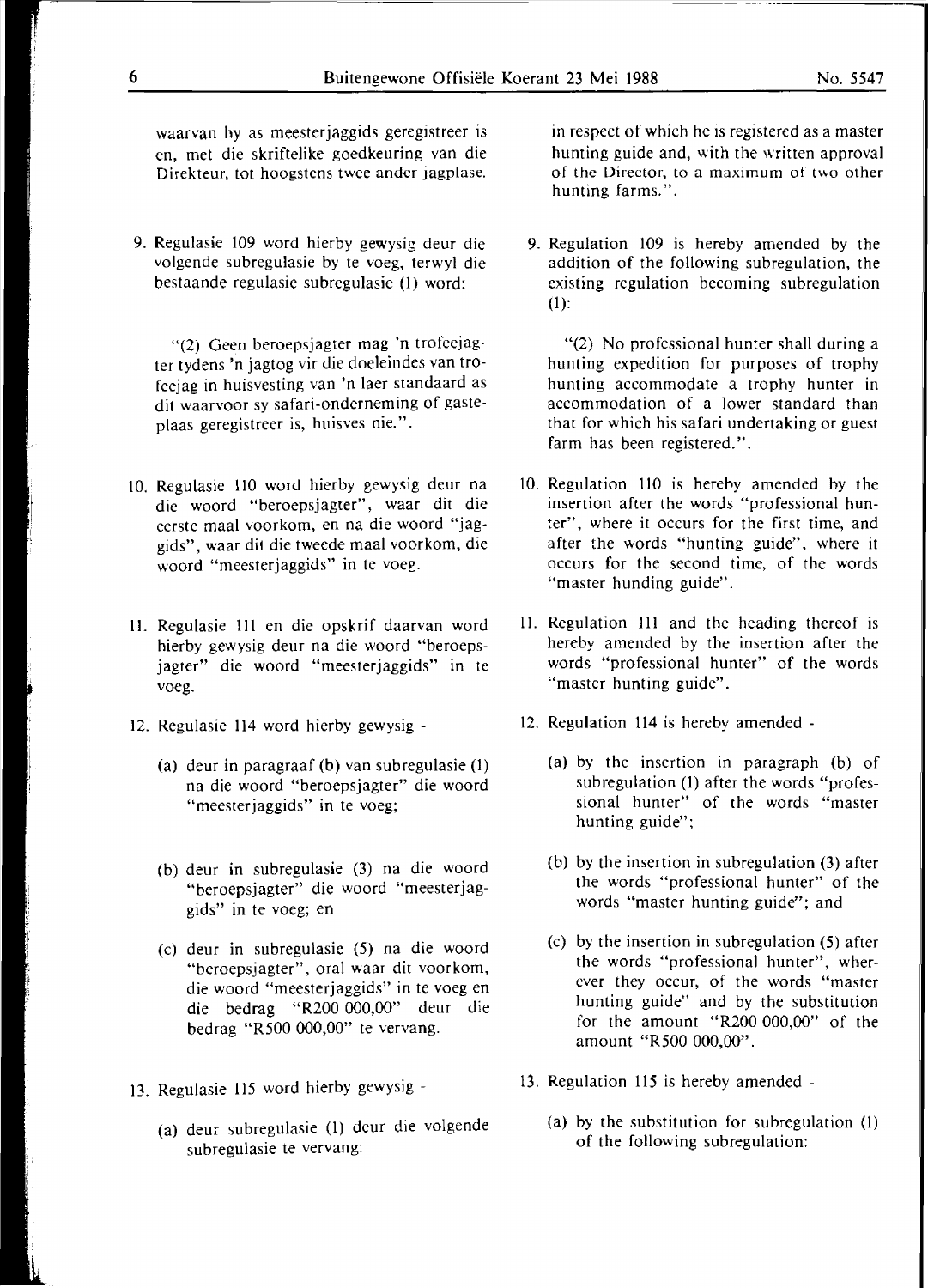"(1) 'n Permit vir die jag van wild of wilde diere vir die doeleindes van trofee, word slegs uitgereik aan 'n beroepsjagter, meesterjaggids of jaggids wat namens 'n trofeejagter skriftelik daarom aansoek doen, of 'n persoon wat skriftelik daartoe gemagtig is deur 'n beroepsjagter, meesterjaggids of jaggids en wat skriftelik daarom aansoek doen: Met dien verstande dat 'n jaggids of meesterjaggids nie 'n permit mag uitneem vir die jag van wild of wilde diere vir die doeleindes van trofee op enige ander plaas as die waarop hy ingevolge regulasie 108(6) of 108A(4), na gelang van die geval, gemagtig is om sy bevoegdhede uit te oefen nie. "; en

(b) deur subregulasie (2) deur die volgende subregulasie te vervang:

"(2) Die permitgelde bedra R25,00 per permit: Met dien verstande dat geen permitgelde gehef word ten opsigte van probleemdiere nie.".

- 14. Regulasie 117 word hierby gewysig
	- (a) deur subregulasie (1) deur die volgende subregulasie te vervang:

"( 1) Nie later nie as die laaste dag van November van elke kalenderjaar moet clke beroepsjagter, meesterjaggids en jaggids 'n skriftelike opgawe aan die Direkteur verstrek waarin vermeld word -

- (a) hoeveel safari's of jagtogte hy gedurende die jaar gelei het;
- (b) die datum of datums waarop elke sodanige safari of jagtog plaasgevind het en die naam, nommer en registrasie-afdeling van elke plaas waarop tydens sodanige safari's of jagtogte gejag is;
- (c) die hoeveelheid van elke soort wild of wilde dier wat in daardie jaar

"(l) A permit for the hunting of game or wild animals for the sake of trophies shall be issued only to a professional hunter, master hunting guide or hunting guide who applies therefor in writing on behalf of a trophy hunter, or a person authorised thereto in writing by such professional hunter, master hunting guide or hunting guide and who applies therefor in writing: Provided that a hunting guide or master hunting guide shall not take out any permit for the hunting of game or wild animals for trophy purposes on any farm other than that on which he is authorised in terms of regulation 108(6) or 108A(4), as the case may be, to exercise his powers."; and

(b) by the substitution for subregulation (2) of the following subregulation:

"(2) The permit fees shall be R25,00 per permit: Provided that no permit fees shall be charged in respect of problem animals.".

- 14. Regulation 117 is hereby amended
	- (a) by the substitution for subregulation (l) of the following subregulation:

"(l) Not later than the end of November of every calender year every professional hunter, master hunting guide and hunting guide shall submit a written return to the Director in which the following is stated -

- (a) the number of safaris or hunting expeditions led by him during the year;
- (b) the date or dates on which each such safari or hunting expedition took place and the name, number and registration division of every farm which was hunted on during such safaris or hunting expeditions;
- (c) the number of each species of game or wild animals hunted under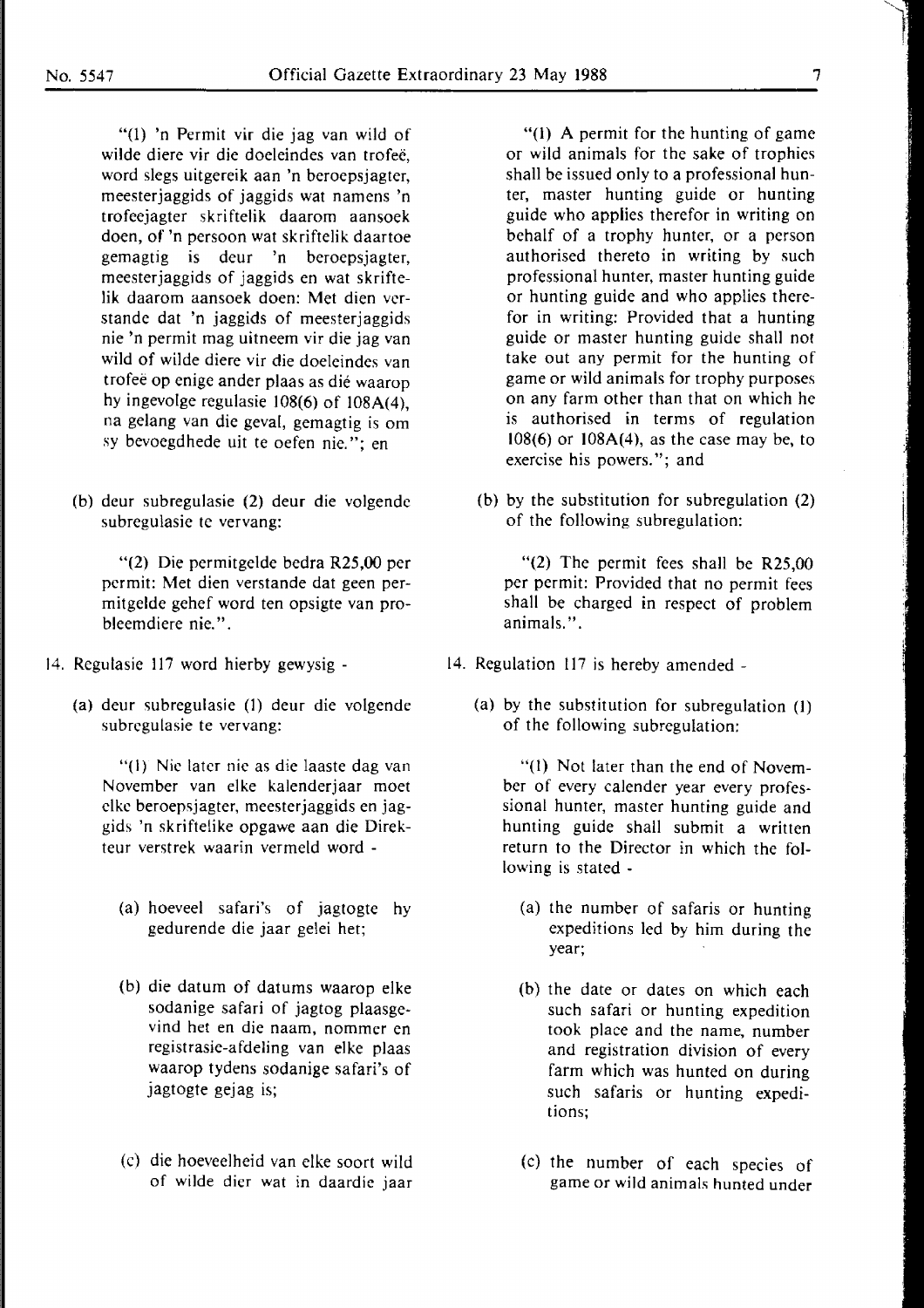onder sy toesig vir die doeleindes van trofeë gejag is;

- (d) die naam en land van herkoms van elke trofeëjagter wat hom op safari's of jagtogte gedurende die jaar vergesel het;
- (e) welke trofee binne die standaarde van die Suidwes-A frikaanse formule vir die meting van trofee geval het;
- (f) alle trofee mates, gemeet volgens die Safari Club lnternationalstandaard."; en
- (b) deur in subregulasie (2) na die woord "beroepsjagter" die woord "meesterjaggids" in te voeg.
- 15. Regulasie 118 word hierby gewysig
	- (a) deur in paragraaf (a) na die woord "jaggids", oral waar dit voorkom, die woord "meesterjaggids" in te voeg; en
	- (b) deur in paragraaf (b) na die woord "jaggids" die woord "meesterjaggids" in te voeg.
- 16. Regulasie 125 word hierby gewysig deur subregulasie (2) te skrap.
- 17. Die volgende hoofstuk word hierby na Hoofstuk XII ingevoeg:

#### "HOOFSTUK XIIA

#### JAG VAN JAGBARE WILD EN UITVOER VAN WILD EN WILDSVLEIS

 $128A'$ (1) 'n Persoon wat 'n permit verlang vir die jag van jagbare wild soos vereis deur subartikel (l)(a) van artikel 30 van die Ordonnansie, moet skriftelik daarom aansoek doen en moet by sodanige aansoek die skriftelike magtiging in subartikel (1)(b) van daardie artikel bedoel, aanheg.

his supervision for the sake of trophies during that year;

- (d) the name and country of origin of each hunter who accompanied him on safaris or hunting expeditions during the year;
- (e) which trophies fell within the South West African formula for the measurement of trophies;
- (f) all trophy measurement, measured according to the Safari Club International standard."; and
- (b) by the insertion in subregulation (2) after the words "hunting guide" of the words "master hunting guide".
- 15. Regulation 118 is hereby amended
	- (a) by the insertion in paragraph (a) after the words "hunting guide", wherever they occur, of the words "master hunting guide"; and
	- (b) by the insertion in paragraph (b) after the words "hunting guide" of the words "master hunting guide".
- 16. Regulation 125 is hereby amended by the deletion of subregulation (2};
- 17. The following chapter is hereby inserted after Chapter XII:

#### "CHAPTER XIIA

#### HUNTING OF HUNTABLE GAME AND EXPORT OF GAME AND GAME MEAT

128A. (l) Any person who requires a permit for the hunting of huntable game as required by subsection  $(1)(a)$  of section 30 of the Ordinance, shall apply therefore in writing and shall attach to such application the written authority referred to in subsection  $(l)(b)$  of that section.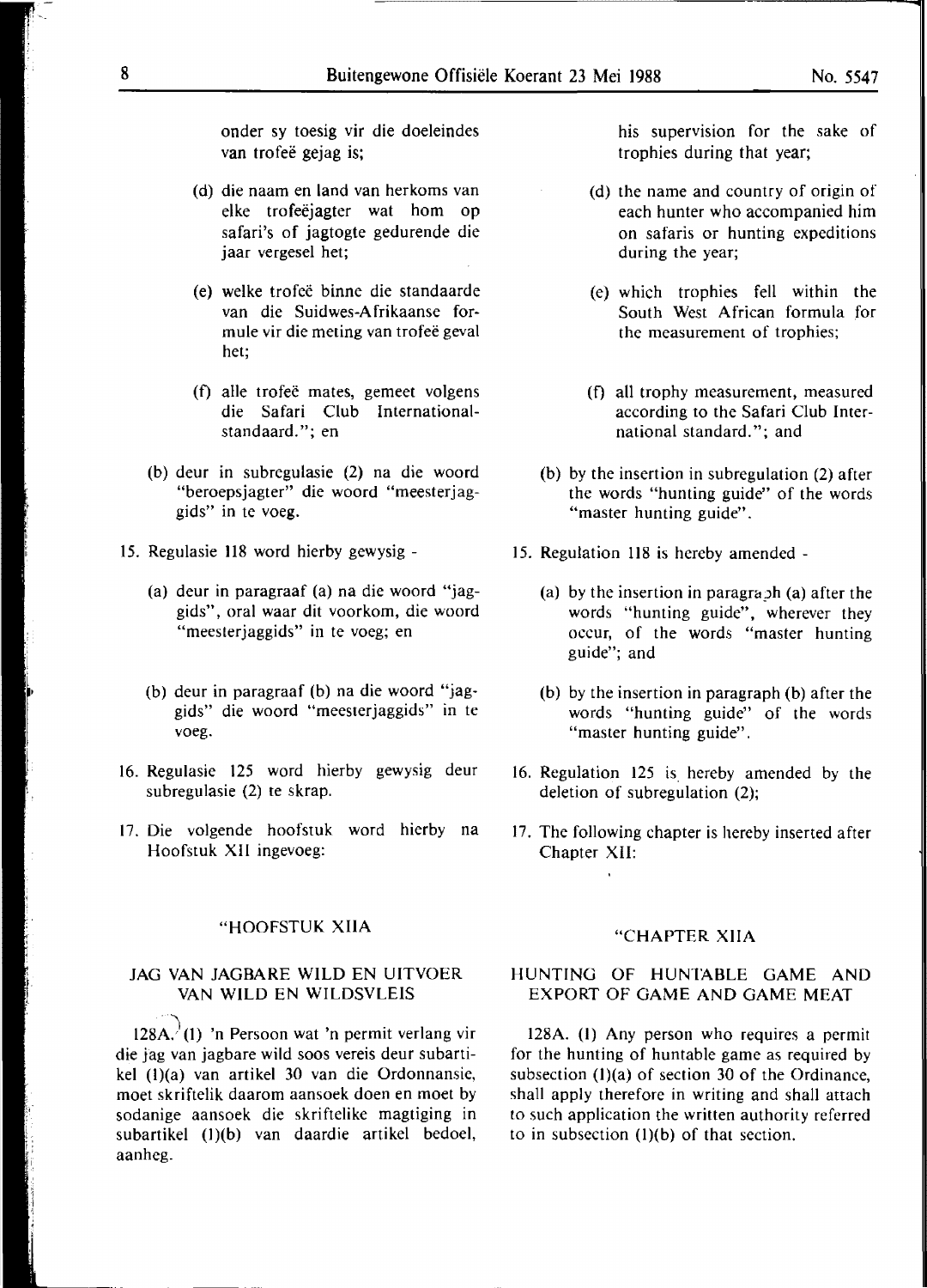(2) Die permitgelde bedra R25,00 per permit.

128B. (1) 'n Persoon wat 'n permit bedoel in artikel 49(1) van die Ordonnansie verlang vir die uitvoer van lewendige wild of wilde diere of die karkasse of rouvelle van wild of wilde diere of die rouvleis daarvan anders as in die vorm van die heel karkas van die dier, moet skriftelik daarom aansoek doen en moet in sodanige aansoek die volgende inligting verstrek:

- (a) die naam en die woon- en posadres van die aansoeker;
- (b) die naam en adres van die persoon waarheen sodanige lewendige wild of wilde diere, karkasse, rouvelle of rouvleis uitgevoer gaan word;
- (c) die naam van die eienaar of huurder van elke plaas, en die naam, nommer en registrasie-afdeling van elke sodanige plaas, waarvandaan sodanige lewendige wild of wilde diere, karkasse, rouvelle of rouvleis afkomstig is, of, indien gekoop van 'n gelisensieerde wildhandelaar of gelisensieerde slagter, die naam en adres van sodanige wildhandelaar of slagter;
- (d) met betrekking tot die lewendige wild of wilde diere, karkasse, rouvelle of rouvleis wat uitgevoer staan te word -
	- (i) in die geval van lewendige wild of wilde diere of die **karkasse** van wild of wilde diere, die soort of soorte van sodanige wild of wilde diere en die hoeveelheid van elke sodanige soort;
	- (ii) in die geval van die rouvelle van wild of wilde diere, die soort of soorte wild of wilde diere, en die hoeveelheid van elke sodanige soort, waarvan sodanige velle afkomstig is; en
	- (iii) in die geval van die rouvleis van wild of wilde diere wat anders as in die vorm van die heel **karkas** van die dier uitgevoer gaan word, die soort of soorte wild of wilde diere, en die hoeveelheid van elke sodanige soort, waarvan sodanige vleis afkomstig is.

(2) The permit fees shall be **R25,00** per permit.

 $+28B/(1)$  Any person who requires a permit referred to in section 49(1) of the Ordinance for the export of live game or wild animals or the carcasses or raw skins of game or wild animals or the raw meat thereof otherwise than in the form of the whole carcass of the animal, shall apply therefor in writing and in such application provide the following information:

- (a) the name and the home and postal address of the applicant;
- (b) the name and address of the person to whom such live game or wild animals, carcasses, raw **skins** or raw meat will be exported;
- (c) the name of the owner or lessee of each farm, and the name, number and registration division of each such farm, from which such live game or wild animals, carcasses, raw skins or raw meat originated or, if bought from a licensed game dealer or licensed butcher, the name and address of such game dealer or butcher;
- (b) in relation to the live game or wild animals, carcasses, raw skins or raw meat to be exported:
	- (i) in the case of live game or wild animals or the carcasses of game or wild animals, the species of such game or wild animals and the number of each species;
	- (ii) in the case of the raw **skins** of game or wild animals, the species, and the number of each such speices, from which such skins originated; and
	- (iii) in the case of the raw meat of game or wild animals to be exported otherwise than in the form of the whole carcass of the animal, the species, and the number of each such species, from which such meat originated.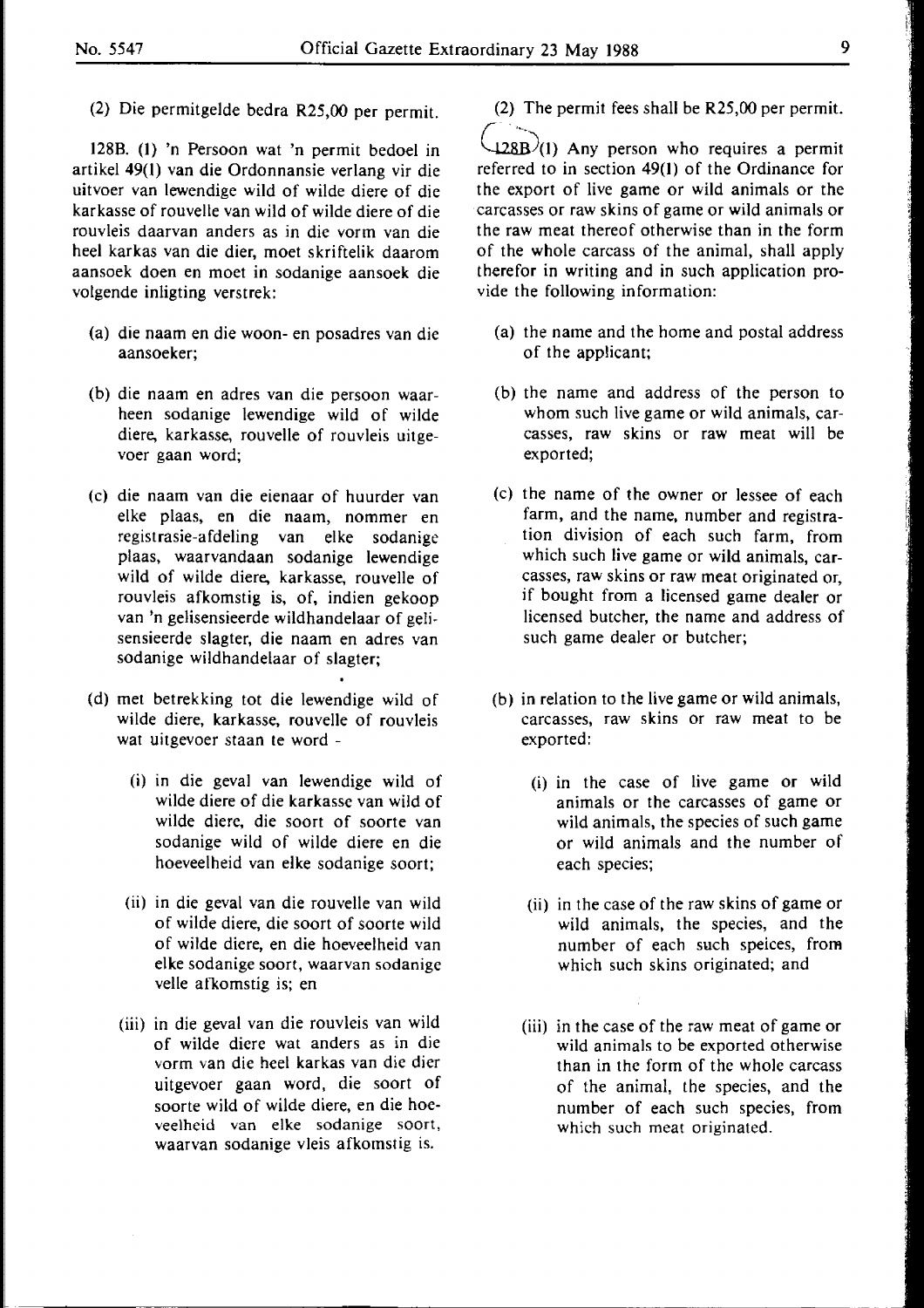- (2) (a) Iemand wat aansoek doen om 'n permit vir die uitvoer van lewendige wild of wilde diere of die karkasse daarvan of die rouvleis daarvan anders as in die vorm van die heel karkas van die dier, moet wanneer hy aldus aansoek doen -
	- (i) indien sodanige lewendige wild of wilde diere, karkasse of rouvleis ooreenkomstig die bepalings van subartikel (2) van artikel 47 van die Ordonnansie deur horn gekoop is, die in subartikel (3)(a) van daardie artikel bedoelde dokument voorle; of
	- (ii) indien die wild of wilde diere waarvan sodanige karkasse of rouvleis afkomstig is, deur horn gejag is, die permit, skriftelike magtiging of skrifte**like** toestemming waarkragtens sodanige wild of wilde diere gejag is, voorle.
- (b) Geen permit in subregulasie (l) bedoel word aan enige persoon ten opsigte van enige lewendige wild of wilde diere of die karkasse of die rouvleis daarvan uitgereik nie, tensy sodanige lewendige wild of wilde diere of die wild of wilde diere waarvan sodanige karkasse of rouvleis afkomstig is, wettiglik ooreenkomstig die bepalings van die Ordonnansie gevang, gejag of gekoop is, na gelang van die geval.

(3) Die permitgelde vir die uitvoer van die karkasse of rouvleis van wild of wilde diere bedra:

- (a) ten opsigte van enige spleethoewige dier so groot soos of kleiner as 'n springbok -
	- (i) in die geval van 'n heel karkas, R12,00 per karkas;
	- (ii) in die geval van rouvleis, Rl2,00 per karkas waarvan sodanige vleis afkomstig is, hetsy sodanige vleis die van 'n hele karkas of slegs 'n gedeelte daarvan is; en
- (b) ten opsigte van enige spleethoewige dier groter as 'n springbok -
	- (i) in die geval van 'n heel karkas, R25,00 per karkas;
- (2) (a) Any person who applies for a permit for the export of live game or wild animals or the carcasses thereof or the raw meat thereof otherwise than in the form of the whole carcass of the animal, shall, when he so applies -
	- (i) if such live game or wild animals, carcasses or raw meat have been bought by him in accordance with the provisions of subsection (2) of section 47 of the Ordinance, produce the document referred to in subsection (3)(a) of that section; or
	- (ii) if the game or wild animals from which such carcasses or raw meat originated, have been hunted by him, produce the permit, written authority or written permission under which such game or wild animals were hunted.
- (b) No permit referred to in subregulation (l) shall be issued to any person in respect of any live game or wild animals ur the carcasses or raw meat of any game or wild animals, unless such live game or wild animals or the game or wild animals from which such carcasses or raw meat originated have been lawfully caught, hunted or purchased in accordance with the provisions of the Ordinance.

(3) The permit fees for the exportation of the carcass or the raw meat of game or wild animals shall be:

- (a) in respect of any cloven-footed animal as big as or smaller than a springbok -
	- (i) in the case of a whole carcass, Rl2,00 per carcass;
	- (ii) in the case of raw meat,  $R12,00$  per carcass from which such meat originated, whether such meat is that of a whole carcass or only a portion thereof; and
- (b) in respect of any cloven-footed animal bigger than a springbok -
	- (i) in the case of a whole carcass, R25,00 per carcass;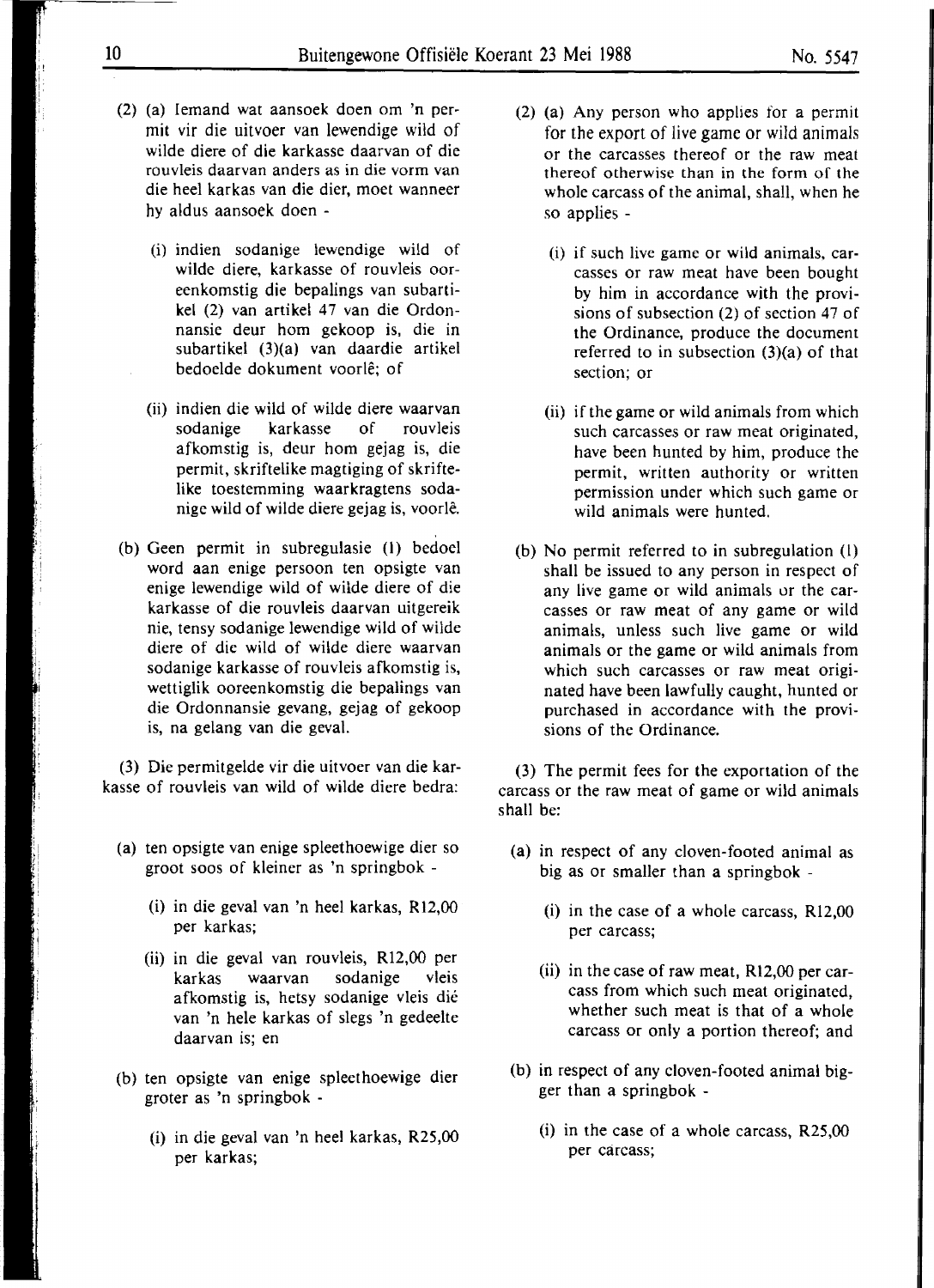- (ii) in die geval van rouvleis, R25,00 per karkas waarvan sodanige vleis afkomstig is, hetsy sodanige vleis die van 'n hele karkas of slegs 'n gedeelte daarvan is.
- 18. Regulasie 147 word hierby gewysig -
	- (a) deur in paragraaf (l)(i) die uitdrukking "l,40 meter" deur die uitdrukking "1,20 meter" te vervang;
	- (b) deur in paragraaf  $(1)(v)$  die woord "elf" deur die woord "tien" te vervang; en
	- (c) deur in paragraaf (2) die woorde wat subparagraaf (i) voorafgaan deur die volgende uitdrukking te vervang:

" 'n jakkalsdraadheining wees soos omskryf in artikel 2 van die Omheiningsproklamatie, 1921 (Proklamasie 57 van 1921) of 'n jakkalsdraadheining wees wat ooreenkomstig die volgende standaarde opgerig is -".

- 19. Regulasie 148 word hierby gewysig
	- (a) deur in paragraaf (i) die uitdrukking "2,5 meter" deur die uitdrukking "2,3 meter" te vervang; en
	- (b) deur paragraaf (iv) deur die volgende paragraaf te vervang:
		- "(iv) met, tot op 'n hoogte van minstens 1,20 meter, gegalvaniseerde staalof staaldoringdrade gespan ooreenkomstig die bepalings van regulasie 147(1)(v) en, vir die res van die voorgeskrewe hoogte, minstens vyf staal- of staaldoringdrade, gespan hoogstens 200 mm van mekaar, met uitsondering van die boonste draad wat hoogstens 300 mm van die volgende draad gespan mag wees; en".
- (ii) in the case of raw meat, R25,00 per carcass from which such meat originated, whether such meat is that of a whole carcass or only a portion thereof.
- 18. Regulation 147 is hereby amended
	- (a) by the substitution in paragraph  $(l)(i)$  for the expression "1,40 metres" of the expression "1,20 metres";
	- (b) by the substitution in paragraph  $(l)(v)$  for the word "eleven" of the word "ten"; and
	- (c) by the substitution in paragraph (2) for the words preceding subparagraph (i) of the following words:

"a jackal-proof fence as defined in section 2 of the Fencing Proclamation, 1921 (Proclamation 57 of **1921)** or a jackalproof fence erected in accordance with the following standards -".

- 19. Regulation 148 is hereby amended
	- (a) by the substitution in paragraph (i) for the expression "2,5 metres" of the expression "2,3 metres"; and
	- (b) by the substitution for paragraph (iv) of the following paragraph:
		- "(iv) with, up to a height of at least  $1,20$ metres, galvanised steel or steelbarded wire strands put up in accordance with the provisions of regulation  $147(1)(v)$  and, for the remainder of the prescribed height, at least five steel or steel barbed wire strands put up not more than 200 mm from each, excluding the top strand which may be put up not more than 300 mm from the next strand; and".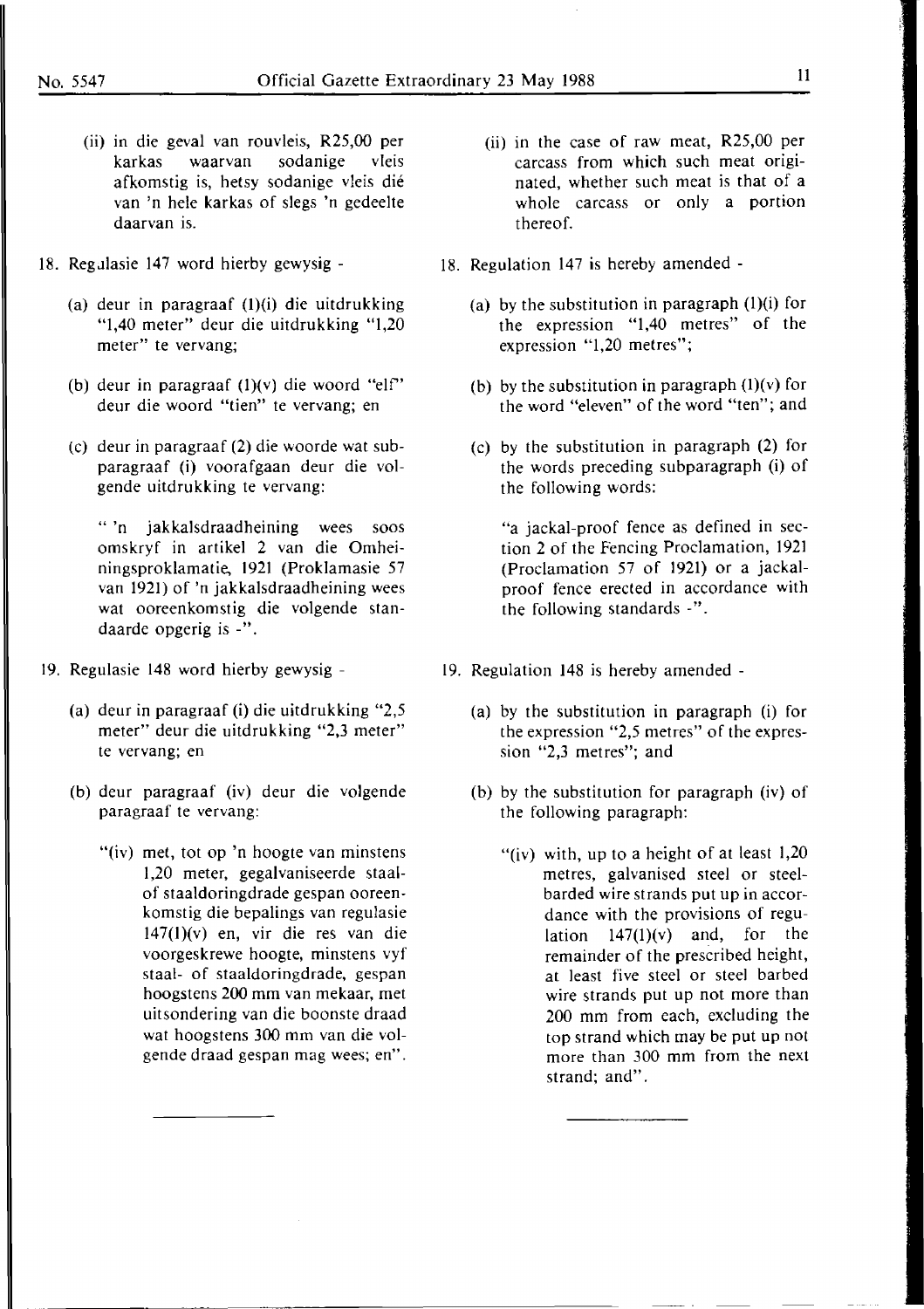#### DEPARTEMENT VAN LANDBOU EN NATUURBEWARING

No. 90 1988

#### ORDONNANSIE OP NATUURBEWARING, 1975: BEKENDMAKING VAN JAGSEISOEN, 1988 EN WYSIGING VAN BYLAES

Hierby word ingevolge artikel 25(2) van die Ordonnansie op Natuurbewaring, 1975 (Ordonnansie 4 van 1975), bekend gemaak dat die Kabinet -

- (a) kragtens artikel 25(1)(a) van genoemde Ordonnansie -
	- (i) die tydperk vanaf 28 Mei 1988 tot en met 31 Julie 1988 bepaal het as die jagseisoen waartydens wild genoem in Bylae 5 by genoemde Ordonnansie (jagbare wild) ingevolge artikel 30, maar behoudens die ander bepalings van genoemde Ordonnansie, gejag mag word;
	- (ii) die tydperk vanaf 1 Augustus 1988 tot en met 30 September 1988 bepaal het as die jagseisoen waartydens wild genoem in Bylae 6 by genoemde Ordonnansie (jagbare wildvoels) ingevolge artikel 32, maar behoudens die ander bepalings van genoemde Ordonnansie, gejag mag word;
- (b) kragtens artikel 25(i)(c) van genoemde Ordonnansie -

Bylae 4 by die Ordonnansie gewysig het deur die volgende naam te skrap:

"Vlaktesebra (equus burchelli)"

- (c) kragtens artikel 25(3) van genoemde Ordonnansie -
	- (i) die in paragraaf (a)(i) bedoelde jagseisoen van toepassing gemaak het ten opsigte van die hele Gebied, uitgesonder die volgende gedeeltes:

#### DEPARTMENT OF AGRICULTURE AND NATURE CONSERVATION

#### NATURE CONSERVATION ORDINANCE, 1975: NOTIFICATION OF HUNTING SEA-SON, 1988 AND AMENDMENT OF SCHEDULES

It is hereby made known in terms of section 25(2) of the Nature Conservation Ordinance, 1975 (Ordinance 4 of 1975), that the Cabinet has -

- (a) under section  $25(1)(a)$  of the said Ordinance -
	- (i) determined the period from 28 May 1988 up to and including 31 July 1988 as the hunting season during which game mentioned in Schedule 5 to the said Ordinance (huntable game) may be hunted in terms of section 30, but subject to the other provisions of the said Ordinance;
	- (ii) determined the period from 1 August 1988 up to and including 30 September 1988 as the hunting season during which game mentioned in Schedule 6 to the said Ordinance (huntable game birds) may be hunted in terms of section 32, but subject to the other provisions of the said Ordinance;
- (b) under section  $25(i)(c)$  of the said Ordinance -

amended Schedule 4 to the Ordinance by the deletion of the following name:

"Plains Zebra (equus burchelli)"

- (c) under section 25(3) of the said Ordinance
	- (i) made the hunting season referred to in paragraph (a)(i) applicable to the whole of the Territory, excluding the following parts:

No. 90 1988